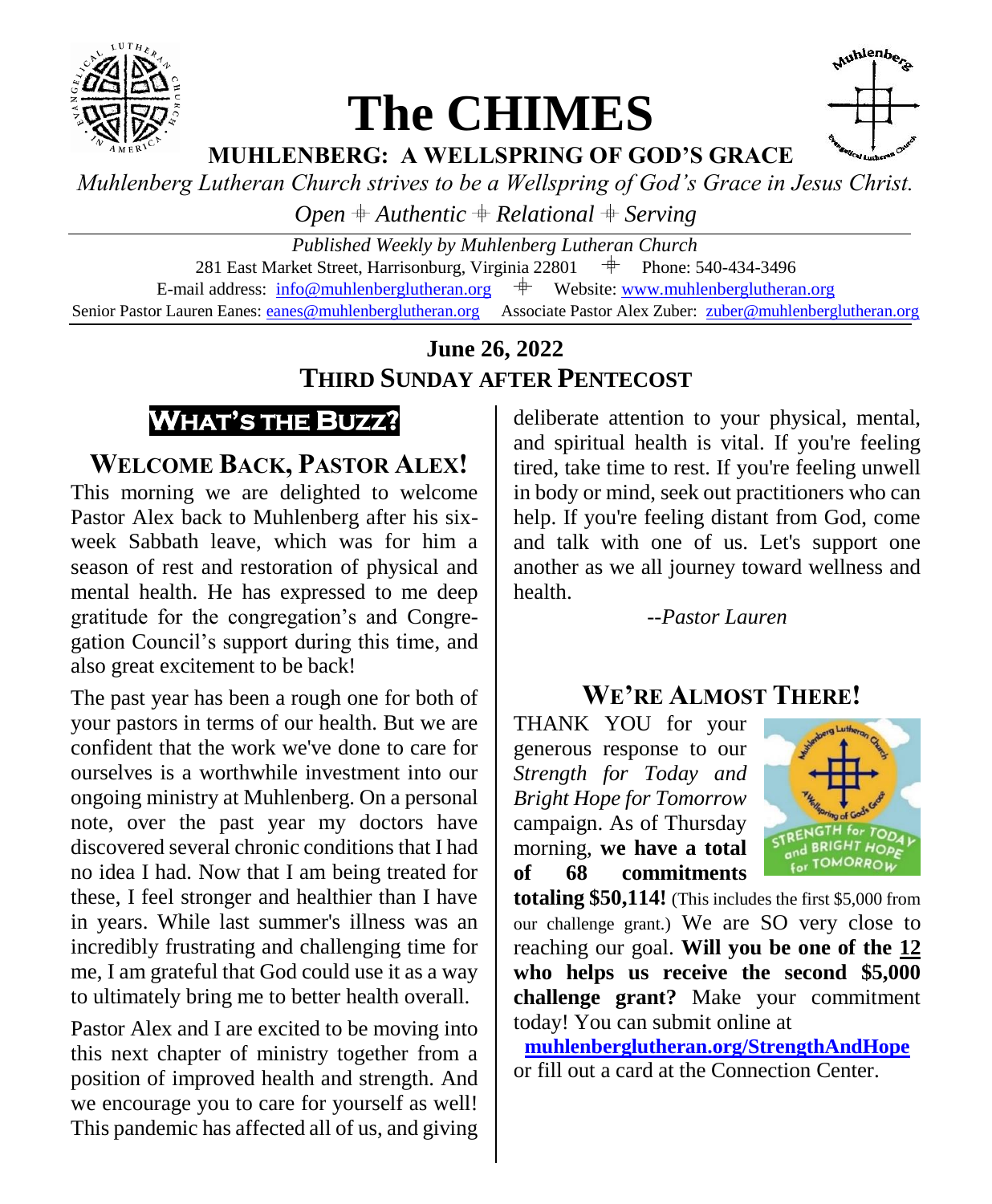# **WHAT'S THE BUZZ? (CONT'D)**

# **COUNCIL HIGHLIGHTS**

*Hello Muhlenberg from your Congregation Council.* We met this past Monday and had some great discussions. Here are a few topics we covered:

- We were excited to hear the response we've had to the *Strength for Today and Bright Hope for Tomorrow* campaign. We're almost to our goal!!!
- Treasurer Sarah Sunde shared the financial picture with us as of May 31. *See page 4.*
- There are two candidates that the Personnel Committee will be reaching out to for interviews for the Youth Minister position. We are VERY EXCITED by the prospects!!
- We talked about a Pastor and Council Reflection that we are going to take part in.
- We shared ways to get more people involved through fun fellowship opportunities.

As always, your Council is here for you. If you have a question, comment, or suggestion, please do not hesitate to contact us!! You can reach me at [mlccouncilpres@yahoo.com.](mailto:mlccouncilpres@yahoo.com)

*Greta Willis, Congregation Council President*

# **TODAY AT MUHLENBERG**

#### **BIKE, TRIKE & SCOOTER HOUR**



Join us **at 9:45** in the Ott Street Parking Lot for a Bike, Trike, and Scooter hour. Bring your wheels and get ready for fun. There will be a simple obstacle course and

games, and parents can enjoy an iced coffee bar under a tent. The Ott Street yard will be open for little friends. Kids of all are ages are welcome.

# **THIS WEEK AT MUHLENBERG**

#### **FOOD COLLECTION Next Sunday, July 3**

In the Gathering Area, we collect nonperishable food for Patchwork Pantry. No glass jars please. The Pantry is also in need of paper products (paper towels, wraps, food storage bags, toilet tissue, etc.), cleansers (dish, laundry, all purpose), diapers, and all types of personal hygiene products.

# **MUHLENBERG NEWS**

#### **BE A DESIGN STAR!**

If you've watched HGTV design shows and thought, "I could do that," then we've got an invitation for you! We have three classrooms/multipurpose spaces in need of a refresh this summer as we prepare for fall programming. There's a small budget that can be used to bring color, life, and functional seating arrangements to the Augsburg Room and two large classrooms on the second floor of the MAC. We're asking for a short-term commitment—a few hours in the months of July and August—to be part of a team to make this happen! Contact Pastor Lauren by July 10 to sign up.

# **CREATION CARE TIP**

Make a few eco-friendly changes to keep mosquitoes at bay. You don't need a bug zapper or harsh chemicals to control them. Standing water in your yard is a breeding ground for mosquitoes. Drill holes in the bottom of your plant pots, recycling bins, and trashcans. Be sure to replace the water in birdbaths, water fountains, and pet bowls regularly to prevent mosquitoes from laying eggs.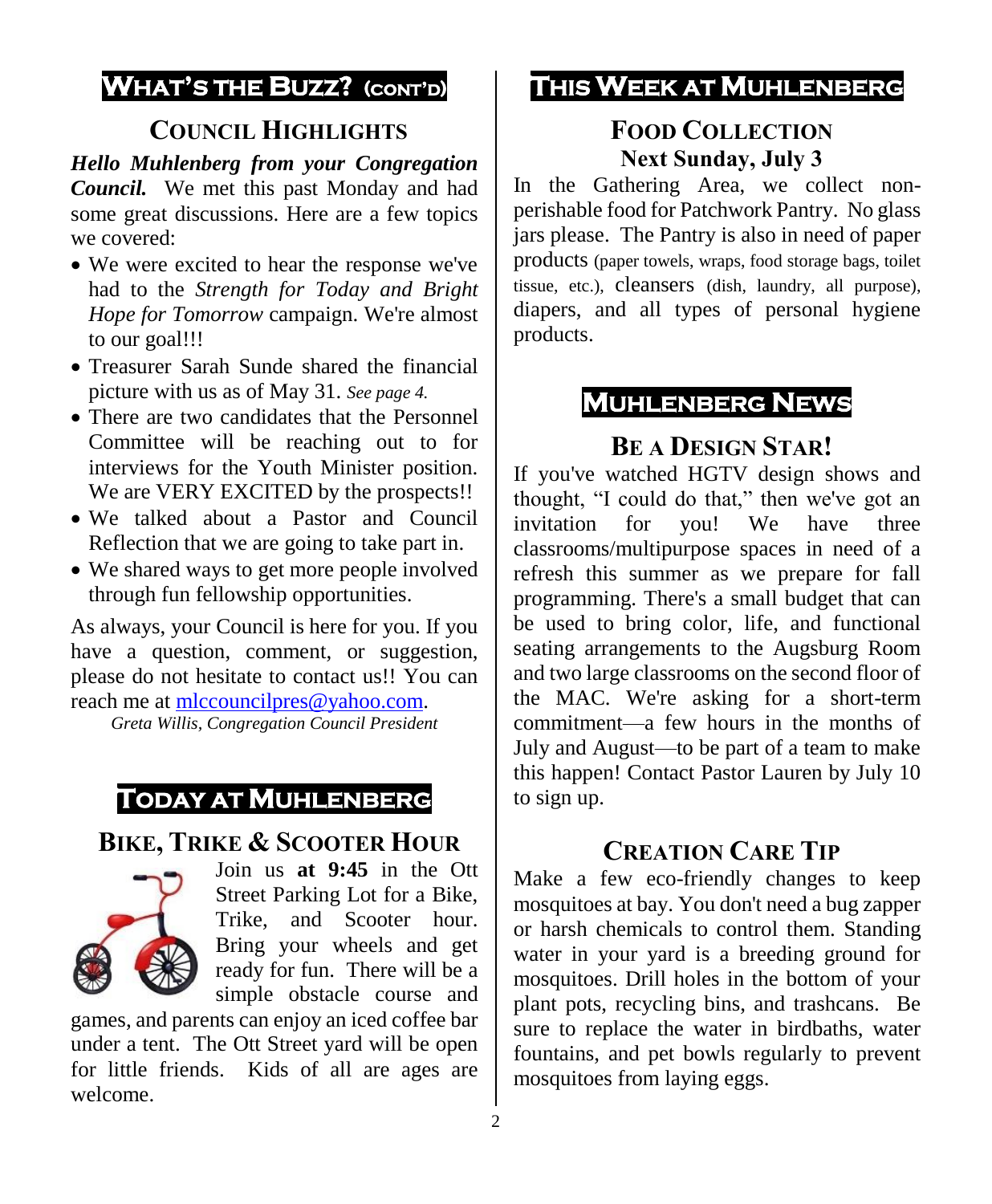#### **PERSONNEL COMMITTEE**

#### **YOUTH MINISTRY**

We are pleased to announce that we will be hiring a part-time Youth Minister. This person will provide creative and dynamic leadership, in addition to oversight for youth ministry at Muhlenberg. In addition, our new Youth Minister will nurture a vibrant and growing Christian faith in people grades 6 - 12 and their families.

If you or someone you know may be interested in exploring this opportunity, you can find the job description and application instructions by clicking **[HERE](https://www.muhlenberglutheran.org/jobs.html)**. Please lift up our search in your prayers.

# **LOCAL & GLOBAL MISSION**

#### **BRIDGE OF HOPE**

Bridge of Hope is grateful to be part of Mission Moments for Muhlenberg. There are many ways to be involved and many needs as we meet the needs of our homeless moms and their children:

- Donations are always appreciated and you can donate on our website by clicking [HERE](https://secure.myvanco.com/YKC0/campaign/C-12J6Z).
- Help form a Neighboring Group of 4-10 people to walk beside a mom & her children.
- Become a Landlord Partner We are in need of a two-bedroom apartment at fair housing costs.
- Meet with Executive Director Chris Hoover Seidel to learn more about the Bridge of Hope committees, our Endowment fund, and the board
- Bridge of Hope is also in the process of interviewing for a full-time social worker and welcome experienced applicants.

*Wanda Hamilton, Board Chair, Bridge of Hope*

#### **CHRISTIAN FORMATION NEWS**

#### **VBS ~ PASSPORT TO PEACE August 8-12, 5:45 -7:45 pm.**

At *Passport to Peace VBS*, children discover that there are many ways to live as peacemakers in our world. Kids are invited to see every person as part of God's family, and every interaction



as an opportunity to make peace. Come and enjoy music, games, art, drama, small group times, and fellowship as we all learn to be peacemakers.

#### **OUR KIDS NEED YOU!**

The most valuable part of any VBS is the adults who make the commitment to engage with and lead the youth as they learn and fellowship for the week. We're looking for adults who are excited to work with our children to help them develop the practice of peace making. We are looking for five adult leaders: a team of two leaders to help with Pre- $K - 2<sup>nd</sup>$  grade, another team to help with  $3<sup>rd</sup> - 5<sup>th</sup>$  grade, and someone to coordinate snacks. Curriculum and training are provided so just bring you and your enthusiasm! If you can help or want to know more, contact Children's Minister Ashley Saunders: [saunders@muhlenberglutheran.org.](mailto:saunders@muhlenberglutheran.org)

#### **BLOOD DRIVE ~ 8/21, 9:00 - 1:00**

The American Red Cross will be in the MAC. If you give regularly, please time your donations to donate that day. There's currently a serious shortage, so plan to donate!